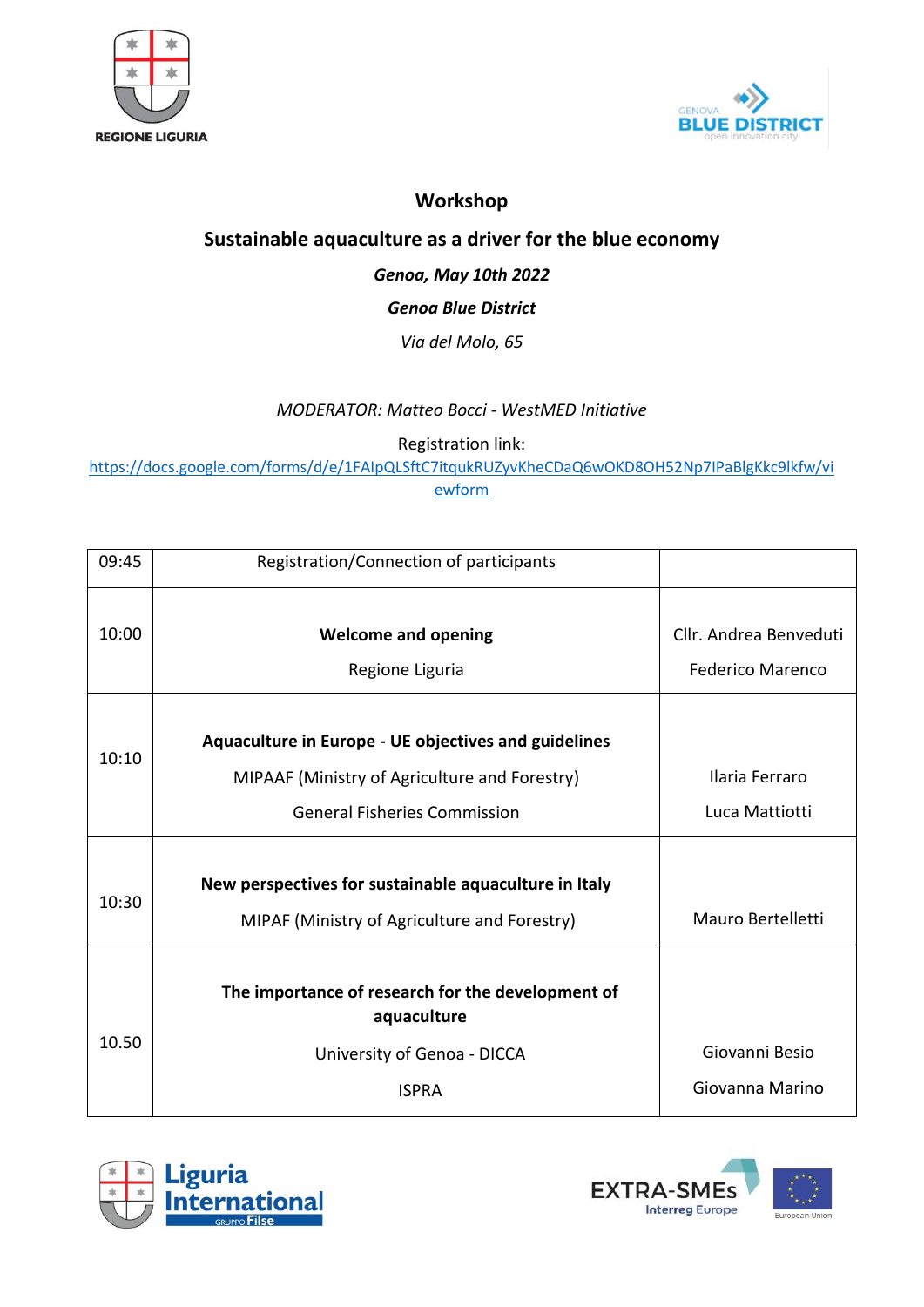



| 11:05 | Supporting sustainable aquaculture<br>Westmed working group                   | Leonardo Manzari                                                                                                                                                                                                                                                                                                                                                                                                                                                                                                                  |
|-------|-------------------------------------------------------------------------------|-----------------------------------------------------------------------------------------------------------------------------------------------------------------------------------------------------------------------------------------------------------------------------------------------------------------------------------------------------------------------------------------------------------------------------------------------------------------------------------------------------------------------------------|
| 11:10 | Coffee break                                                                  |                                                                                                                                                                                                                                                                                                                                                                                                                                                                                                                                   |
| 11:30 | <b>ROUNDTABLE:</b><br><b>Comparing Experiences of Sustainable Aquaculture</b> | Mirvana Feletti (Regione<br>Liguria)<br>Roberto Cò (Aqua de mâ)<br>Federico Pinza (Cooperativa<br>mitilicoltori Spezzini)<br>Stefano Dini (Maricoltura<br>Capraia; Toscana)<br>Cristian Chiavetta (ENEA)<br>Michela Cariglia (Consorzio<br>Gargano Pesca)<br>Azaza Mohamed Salah<br>(Institut National des<br>Sciences et Technologies de<br>la Mer; Tunisia)<br>Milla Toufik (Centre<br>National De Recherche Et<br>De Développement De La<br>Pêche Et De L'aquaculture;<br>Algeria)<br>Samir Bachouche<br>(WestMED NH; Algeria) |
|       |                                                                               |                                                                                                                                                                                                                                                                                                                                                                                                                                                                                                                                   |
| 12:50 | Wrap up & conclusions<br>Regione Liguria                                      | V.P. Alessandro Piana                                                                                                                                                                                                                                                                                                                                                                                                                                                                                                             |
| 13:00 | Light Lunch with products from Liguria aquaculture farms                      |                                                                                                                                                                                                                                                                                                                                                                                                                                                                                                                                   |